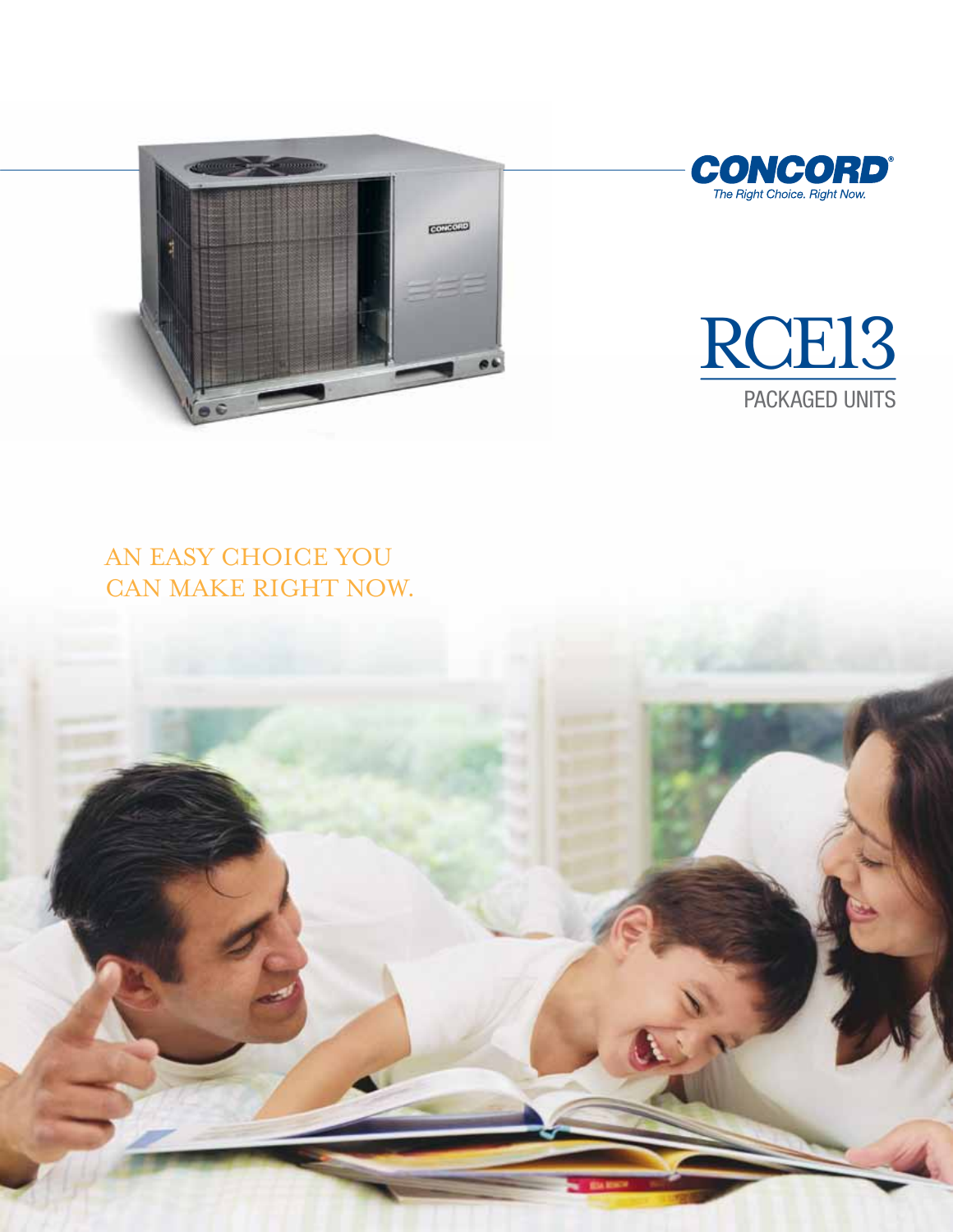### A reliable, comfortable solution is ready when you are.

Don't wait to feel better. The reliable, rugged Concord™ RCE13 packaged unit delivers consistent performance and efficiency in one well-built solution. Stay comfortable every day of the year, starting today.

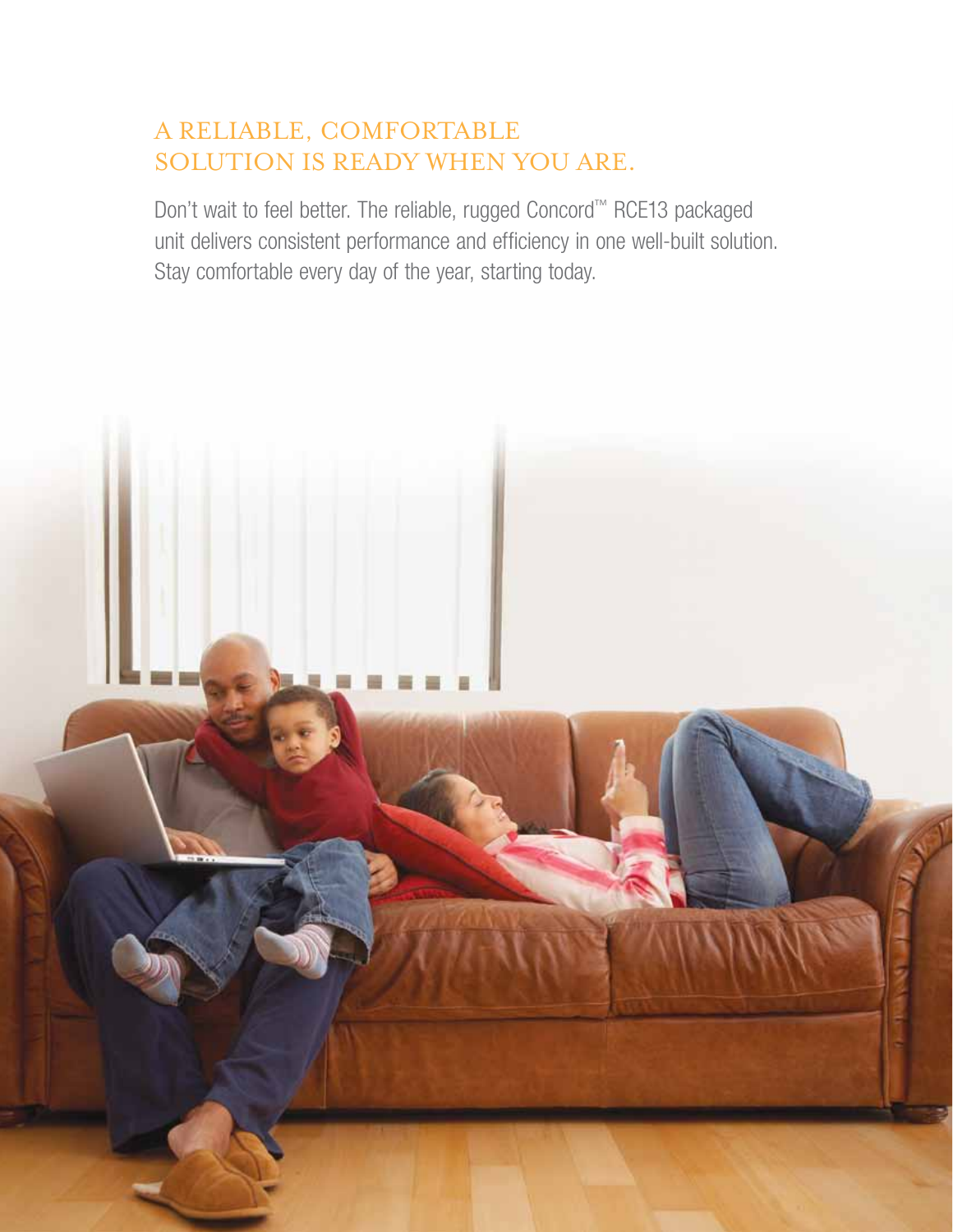

## SOME DECISIONS ARE TOUGH. This one isn't.

When you consider Concord systems, quality and value are givens. You're getting peace of mind with great features and smart designs that squeeze more efficiency out of every energy dollar. And best of all, you get it right now.

#### Built tough, for years of reliable performance.

Every component of the RCE13 is built and packaged for dependable operation. The RCE13 uses a powerful constant torque blower motor to circulate heated and cooled air throughout your home. A rugged cabinet protects internal components from debris and the elements, while the baked-on finish stays attractive year after year.

#### The efficient choice for every season.

With a Seasonal Energy Efficiency Ratio (SEER) of 13, the all-electric RCE13 meets government standards for energy efficiency. So you have the assurance of consistently smart energy use.

#### Comfort and quiet in one.

The RCE13 uses a constant torque blower motor for a wide operating range, helping maintain proper airflow throughout your home. Meanwhile, the insulated cabinet and blower assembly help reduce operating noise for a more peaceful environment.